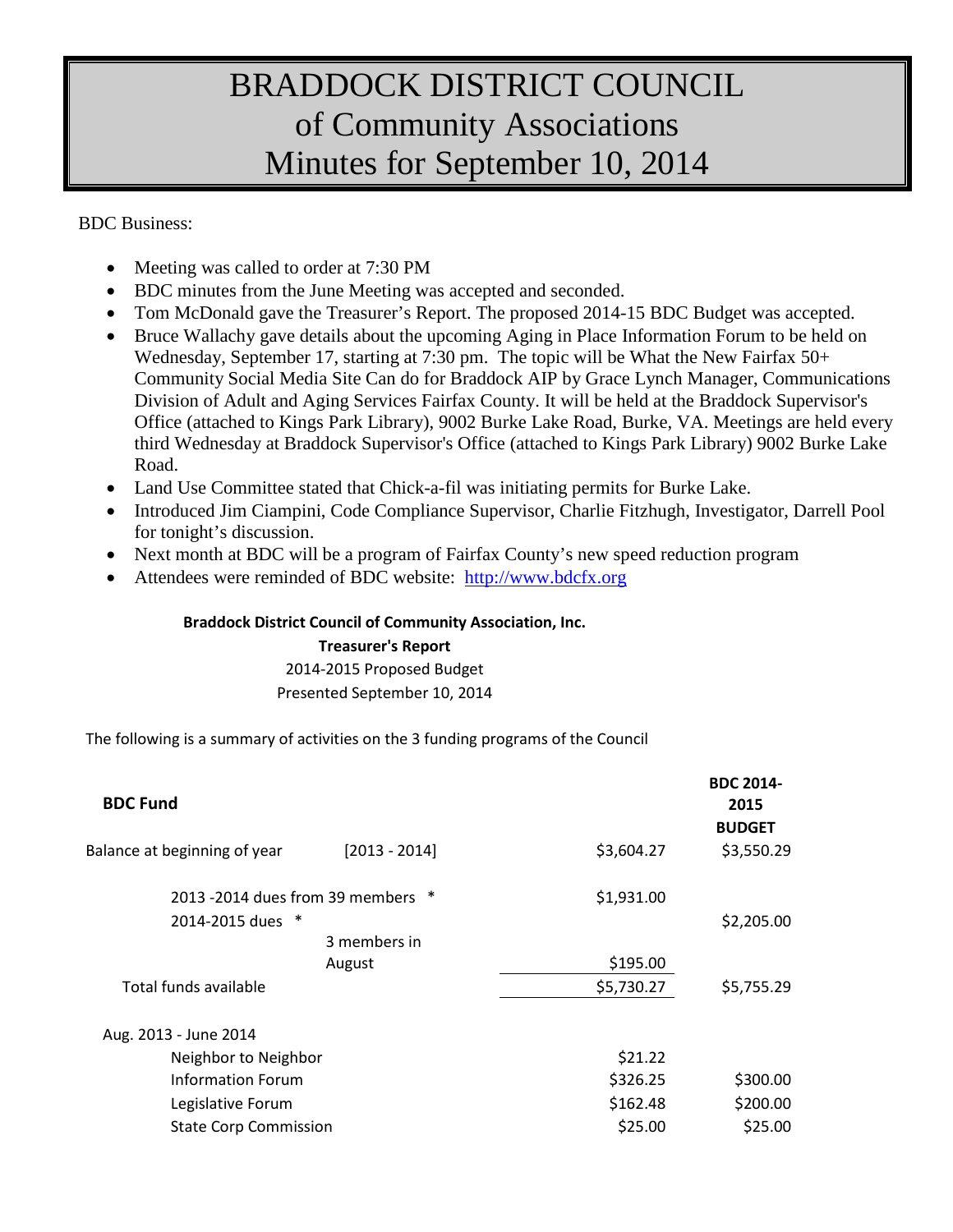Best of Braddock

| Balance Aug. 31, 2014         |                                                      | \$3,550.29 | \$3,480.29 |
|-------------------------------|------------------------------------------------------|------------|------------|
| Total expenses                |                                                      | \$2,179.98 | \$2,275.00 |
|                               | Administrative cost (including mailing and printing) |            | \$250.00   |
| Web-site                      |                                                      |            | \$150.00   |
| Neighbor to Neighbor brochure |                                                      | \$348.74   |            |
|                               | supplies                                             | \$318.37   | \$350.00   |
|                               | Other food and                                       |            |            |
|                               | Red, Hot and<br>Blue                                 | \$977.92   | \$1,000.00 |
|                               |                                                      |            |            |

\* 2013-2014 average dues per member -\$50 | 2014-2015 Projected 48 members @\$50

| <b>Braddock Road Beautification</b>            |            |            |
|------------------------------------------------|------------|------------|
| Balance Aug. 31, 2014                          | \$1,024.96 |            |
| <b>Mary Read Memorial</b>                      |            |            |
| Balance at beginning of year                   | \$311.72   |            |
| Paul Hoffman - Site clean up                   | \$100.00   |            |
| Balance Aug. 31, 2014                          | \$211.72   |            |
| Total Checking Account Balance - Aug. 31, 2014 |            | \$4,786.97 |

Submitted by: Thomas B McDonald, Jr. Treasurer, September 10, 2014

## **Supervisor John Cook's Office**

- September 29 at 7:30 p.m. in Braddock Hall will be the Annual Pool Leaders Meeting
- On October 1 at 7:30 p.m. there will be a meeting of the University Community Forum. Fairfax County police will be looking for volunteers for the games to be held at George Mason University this summer. An estimate 12,000 participants will be coming from around the world. Volunteers could host participants or volunteer at the location of the games.

## **Fairfax County Code Compliance**

- Jim Ciampini, Code Compliance Supervisor, and Charlie Fitzhugh and Darrell Pool, Investigators, presented very valuable information about code compliance. Their mission is to provide services to protect the lives, property, and environment of our community. Their purpose is safety, community and neighborhood stabilization, obtaining compliance, education, and effectiveness. They want to work with people to bring them into compliance.
- There are various ways to get things approved. They enforce the codes and educate people to bring them into compliance.
- There is consolidation of efforts with the Fairfax County Code Compliance: zoning ordinance; building codes; property maintenance code; fire code; health code; noise ordinance; and the blight program.

July